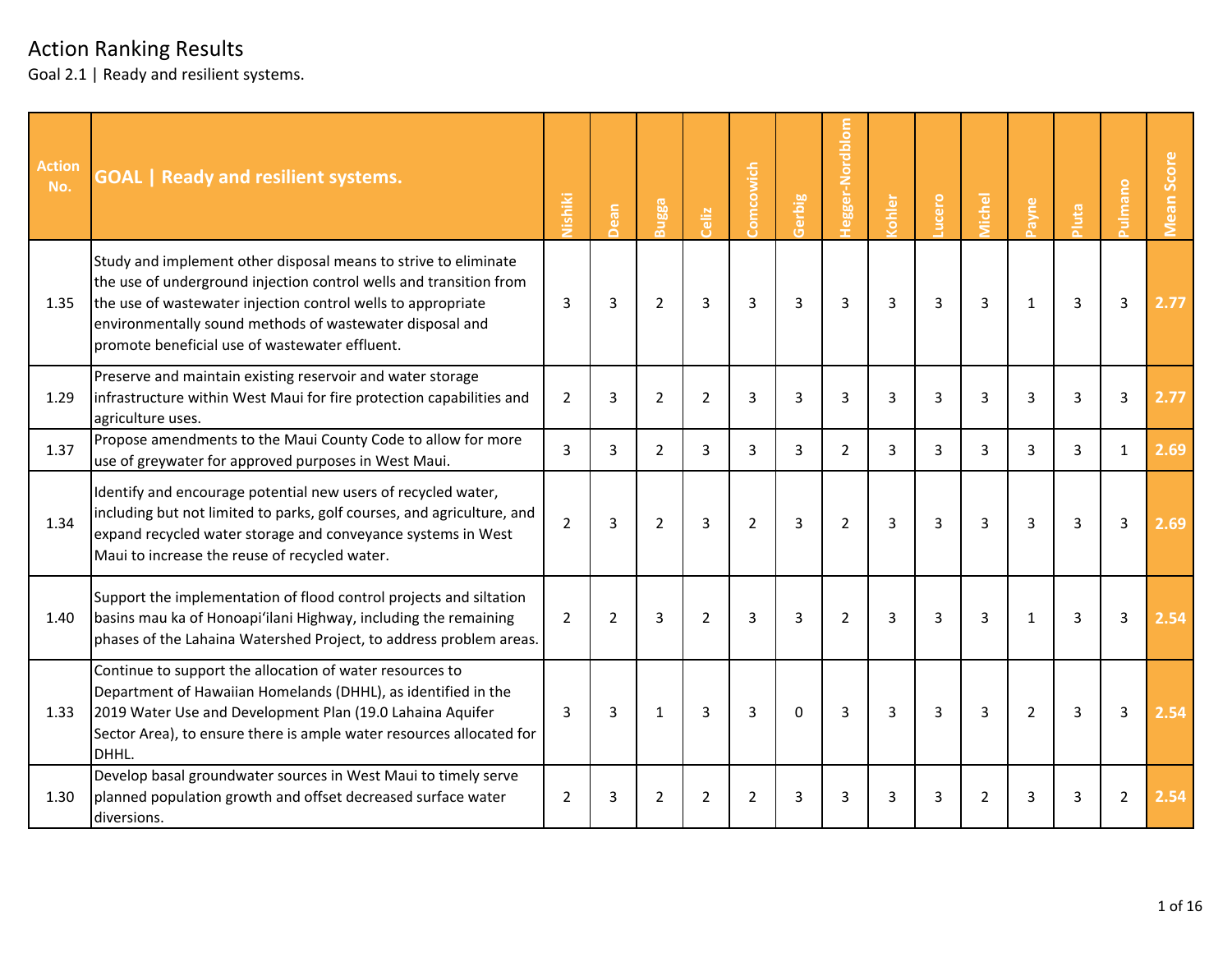| <b>Action</b><br>No. | <b>GOAL</b>   Ready and resilient systems.                                                                                                                                                                                                                                                                        | Nishiki        | Dean           | Bugga          | Celiz          | Comcowich      | Gerbig         | Hegger-Nordblom | <b>Cohler</b>  | ucero          | vichel         | Payne          | Pluta          | <b>Pulmano</b> | Score<br>Mean |
|----------------------|-------------------------------------------------------------------------------------------------------------------------------------------------------------------------------------------------------------------------------------------------------------------------------------------------------------------|----------------|----------------|----------------|----------------|----------------|----------------|-----------------|----------------|----------------|----------------|----------------|----------------|----------------|---------------|
| 1.24                 | Develop and implement a more robust communication system<br>during emergencies.                                                                                                                                                                                                                                   | $\mathbf{1}$   | 3              | $\overline{2}$ | 3              | $\overline{2}$ | 3              | $\overline{2}$  | 3              | 3              | 3              | $\overline{2}$ | 3              | 3              | 2.54          |
| 1.18                 | Develop a community-based disaster preparation plan.                                                                                                                                                                                                                                                              | $\overline{2}$ | $\mathbf{1}$   | $\overline{2}$ | 3              | $\overline{3}$ | 3              | 3               | $\overline{2}$ | 3              | $\overline{2}$ | $\overline{3}$ | $\overline{3}$ | $\overline{3}$ | 2.54          |
| 1.16                 | Build a new fire station along Honoapi'ilani Highway, south of<br>Lahaina, to address increased call volume and improve response<br>time in that area.                                                                                                                                                            | 3              | 3              | $\overline{2}$ | $\overline{2}$ | $\overline{3}$ | $\overline{3}$ | $\overline{3}$  | $\overline{3}$ | $\overline{2}$ | $\mathbf{1}$   | 3              | 3              | $\overline{2}$ | 2.54          |
| 1.06                 | Integrate the State-recognized SLR-XA into West Maui capital<br>improvement planning for all County departments and public<br>facilities.                                                                                                                                                                         | 3              | 3              | 2              | 3              | 3              | $\Omega$       | 3               | $\overline{2}$ | 3              | $\overline{3}$ | $\overline{2}$ | 3              | 3              | 2.54          |
| 1.01                 | Conduct a detailed vulnerability assessment of all existing County<br>linfrastructure and facilities in West Maui that are within the State-<br>recognized SLR-XA, and subject to other coastal hazards.<br>Coordinate with the State on key State infrastructure and facilities<br>such as highways and schools. | 3              | $\overline{2}$ | $\overline{2}$ | 3              | 3              | $\mathbf{1}$   | 3               | 3              | $\overline{3}$ | $\overline{2}$ | $\overline{2}$ | 3              | 3              | 2.54          |
| 1.41                 | Maintain a current inventory of drainage facilities in West Maui for<br>use in developing long-term plans for addressing stormwater issues.                                                                                                                                                                       | $\mathbf{1}$   | $\overline{2}$ | $\overline{2}$ | 3              | 3              | 3              | $\overline{2}$  | 3              | $\overline{2}$ | 3              | $\overline{2}$ | 3              | 3              | 2.46          |
| 1.43                 | Prioritize regular maintenance and clearing of sediment basins in<br>West Maui.                                                                                                                                                                                                                                   | 2              | 3              | $\overline{2}$ | $\overline{2}$ | 3              | $\overline{2}$ | $\overline{2}$  | $\overline{2}$ | 3              | 3              | 3              | 3              | $\overline{2}$ | 2.46          |
| 1.39                 | Update the Lahaina Town Drainage Master Plan with consideration<br>to low impact development solutions and develop an<br>implementation plan.                                                                                                                                                                     | $\overline{2}$ | $\mathbf{1}$   | $\overline{2}$ | 3              | $\overline{3}$ | $\overline{3}$ | $\overline{2}$  | 3              | $\overline{3}$ | $\overline{3}$ | 3              | 3              | $\mathbf{1}$   | 2.46          |
| 1.31                 | Improve interconnection between Department of Water Supply<br>subsystems in West Maui.                                                                                                                                                                                                                            | $\overline{2}$ | 3              | $\overline{2}$ | $\overline{2}$ | 3              | 3              | 3               | 3              | 3              | $\overline{2}$ | $\overline{2}$ | 3              | $\mathbf{1}$   | 2.46          |
| 1.23                 | Plan and build fire breaks and bioswales that can be used for<br>recreational paths and greenways around existing development and<br>between new developments.                                                                                                                                                    | $\overline{2}$ | 3              | $\overline{2}$ | $\overline{2}$ | 3              | 3              | 3               | 3              | 3              | $\overline{2}$ | $\overline{2}$ | 3              | 1              | 2.46          |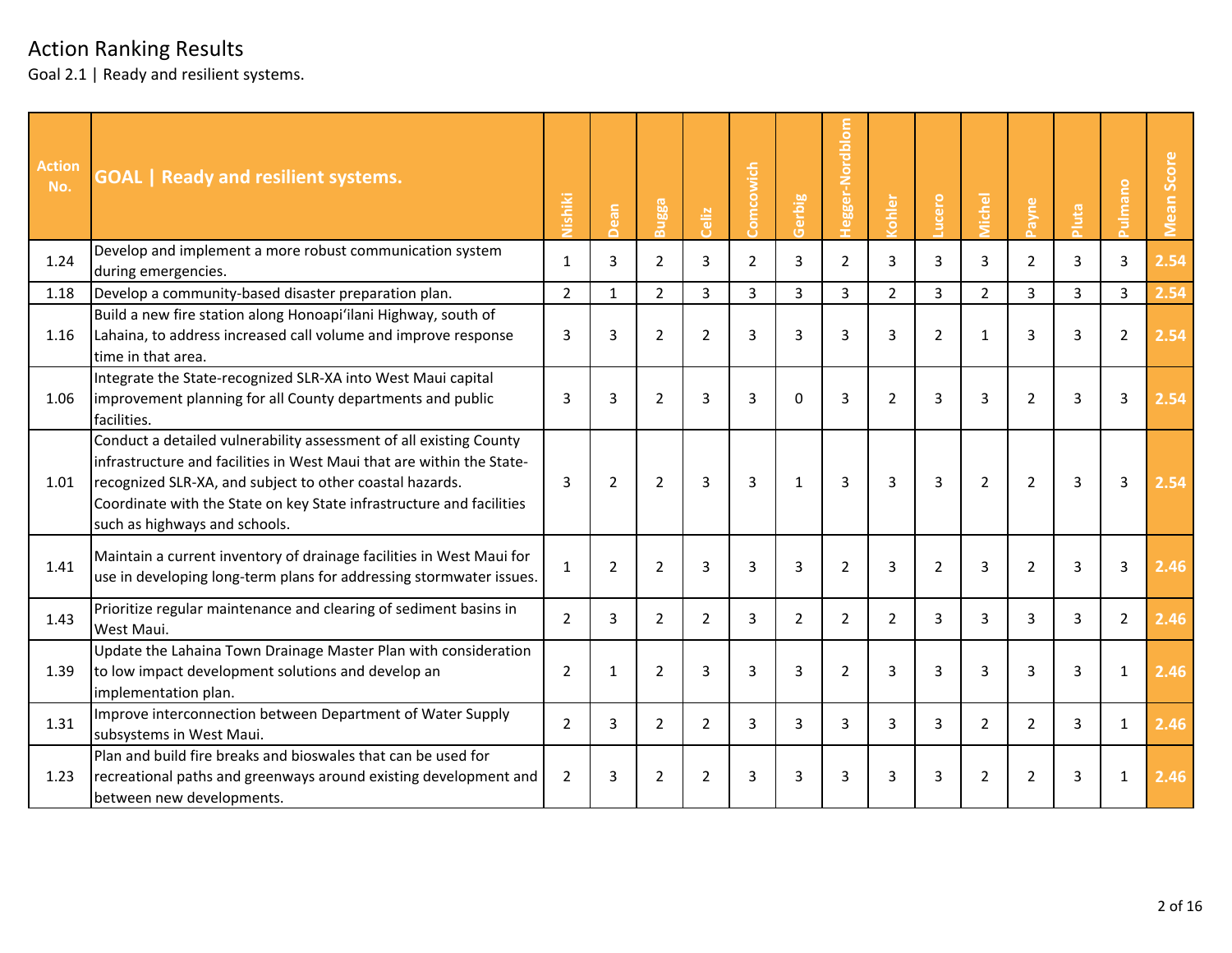| <b>Action</b><br>No. | <b>GOAL   Ready and resilient systems.</b>                                                                                                                                                                                                                                                           | Nishiki        | Dean           | <b>Bugga</b>   | Celiz          | Comcowich      | Gerbig         | <b>Tegger-Nordblom</b> | <b>Cohler</b>  | ucero          | <b>Aichel</b>  | Payne          | Pluta          | <b>Pulmano</b> | Score<br>Mean |
|----------------------|------------------------------------------------------------------------------------------------------------------------------------------------------------------------------------------------------------------------------------------------------------------------------------------------------|----------------|----------------|----------------|----------------|----------------|----------------|------------------------|----------------|----------------|----------------|----------------|----------------|----------------|---------------|
| 1.42                 | Improve stormwater management systems along Lower<br>Honoapi'ilani Road to minimize stormwater runoff to the ocean.                                                                                                                                                                                  | $\overline{2}$ | $\overline{2}$ | $\overline{2}$ | $\overline{2}$ | $\overline{2}$ | 3              | 3                      | 3              | 3              | $\overline{2}$ | 3              | 3              | $\mathbf{1}$   | 2.38          |
| 1.26                 | In the event of an emergency, alert the public of dangerous road<br>conditions, closures, hazards, or disasters by implementing<br>appropriate safety measures such as temporary staging of<br>electronic messaging signs on either side of the Pali, near DT<br>Fleming Beach Park, and in Waihe'e. | 3              | 3              | 2              | 2              | 3              | 3              | 3                      | $\Omega$       | 3              | 3              | $\overline{2}$ | 3              | $\mathbf{1}$   | 2.38          |
| 1.25                 | Develop a resiliency hub appropriate for the West Maui community.                                                                                                                                                                                                                                    | 3              | $\overline{2}$ | $\Omega$       | 3              | $\overline{2}$ | 3              | 3                      | $\overline{2}$ | $\overline{3}$ | $\overline{2}$ | 3              | 3              | $\overline{2}$ | 2.38          |
| 1.19                 | Develop a long-term post-disaster recovery and reconstruction plan<br>for West Maui.                                                                                                                                                                                                                 | $\overline{2}$ | 1              | 2              | 3              | 3              | $\overline{2}$ | 3                      | $\overline{2}$ | 3              | 3              | 3              | 3              | $\mathbf{1}$   | 2.38          |
| 1.38                 | Identify a location and develop a transfer station for<br>disposal/recycling of regulated (EPA and DOH) materials such as<br>appliances, e-waste, tires, and lead-acid batteries.                                                                                                                    | 2              | 1              | 2              | 3              | 2              | 3              | 3                      | 3              | $\overline{2}$ | $\overline{2}$ | $\overline{2}$ | 3              | $\overline{2}$ | 2.31          |
| 1.32                 | Develop contingency agreements between County and private<br>water purveyors in West Maui.                                                                                                                                                                                                           | $\mathbf{1}$   | 3              | 2              | $\overline{2}$ | 3              | 3              | $\overline{2}$         | 3              | 3              | $\overline{2}$ | $\overline{2}$ | 3              | $\mathbf{1}$   | 2.31          |
| 1.12                 | Adopt building, fire, and zoning codes that promote resilient<br>structures and communities. (New, approved CPAC language)                                                                                                                                                                           | $\mathbf{1}$   | 3              | $\mathbf{1}$   | 3              | 2              | 3              | 3                      | 3              | 3              | 3              | $\overline{2}$ | $\overline{2}$ | $\mathbf{1}$   | 2.31          |
| 1.44                 | Implement the County's Storm Water Management Program in<br>West Maui with consideration to low impact design objectives.                                                                                                                                                                            | $\overline{2}$ | $\overline{2}$ | $\overline{2}$ | 3              | $\overline{2}$ | $\overline{2}$ | $\overline{2}$         | $\overline{2}$ | $\overline{2}$ | $\overline{3}$ | 3              | 3              | $\mathbf{1}$   | 2.23          |
| 1.27                 | Identify and implement appropriate safety improvements such as<br>traffic controls in improving Kahekili Highway and Honoapi'ilani<br>Highway for use as an alternate route for West Maui during times<br>of emergency.                                                                              | 3              | 3              | $\overline{2}$ | $\overline{2}$ | 3              | 3              | $\Omega$               | $\overline{2}$ | $\overline{2}$ | 3              | $\overline{2}$ | 3              | 1              | 2.23          |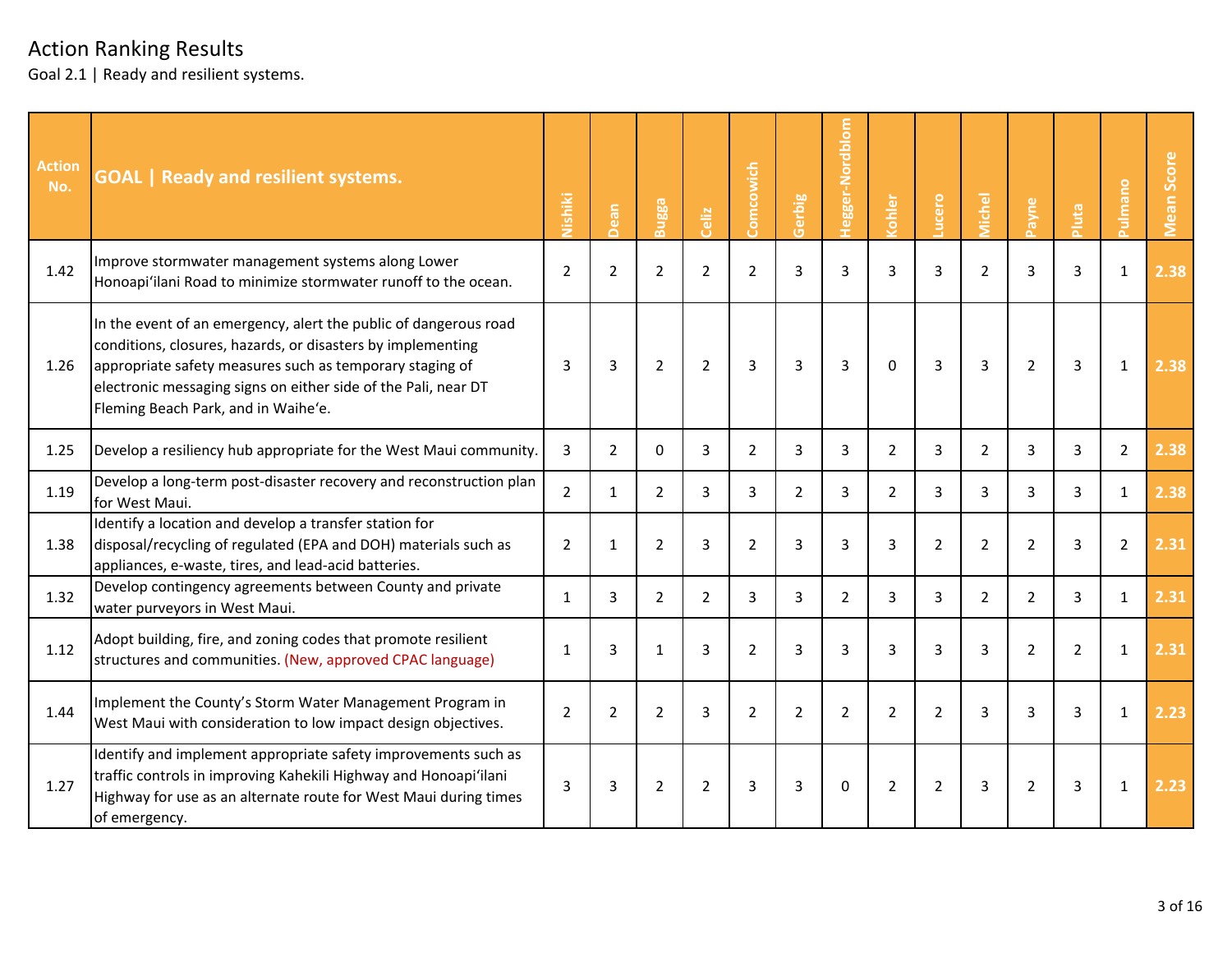| <b>Action</b><br>No. | <b>GOAL</b>   Ready and resilient systems.                                                                                                                                                                                                                                                                                                                                                                | Nishiki        | ean            | Bugga          | Celiz          | Comcowich      | Gerbig         | Hegger-Nordblom | ohler          | ucero          | <b>Aichel</b>  | Payne        | Pluta          | <b>Pulmano</b> | <b>Mean Score</b> |
|----------------------|-----------------------------------------------------------------------------------------------------------------------------------------------------------------------------------------------------------------------------------------------------------------------------------------------------------------------------------------------------------------------------------------------------------|----------------|----------------|----------------|----------------|----------------|----------------|-----------------|----------------|----------------|----------------|--------------|----------------|----------------|-------------------|
| 1.13                 | Develop a wildfire information campaign with signage to build<br>public awareness of wildfire hazards. Improve community<br>awareness of the human, economic, and environmental costs<br>associated with wildfires caused by negligence or accident. Engage<br>the community to create and maintain fire breaks, and to consider<br>native dryland plants in landscaping in the drier areas of West Maui. | $\overline{2}$ | $\overline{2}$ | $\overline{2}$ | 3              | $\overline{2}$ | $\overline{2}$ | $\overline{2}$  | $\overline{3}$ | 3              | $\mathbf{1}$   | 3            | 3              | $\mathbf{1}$   | 2.23              |
| 1.10                 | Evaluate shoreline access locations to be impacted by sea-level rise,<br>identify solutions to preserve shoreline access.                                                                                                                                                                                                                                                                                 | $\overline{2}$ | $\overline{2}$ | 1              | 3              | 3              | $\mathbf{0}$   | $\overline{2}$  | 3              | 3              | 3              | 3            | $\overline{2}$ | $\overline{2}$ | 2.23              |
| 1.47                 | Propose amendments to the Maui County code to require<br>permeable surfaces or other low impact development standards to<br>be used in new or redeveloped parking lots and streets to mitigate<br>runoff and help with groundwater recharge.                                                                                                                                                              | $\overline{2}$ | 3              | $\overline{2}$ | 3              | 3              | $\overline{2}$ | $\overline{2}$  | $\overline{2}$ | 3              | $\overline{2}$ | $\mathbf{1}$ | $\overline{2}$ | $\mathbf{1}$   | 2.15              |
| 1.46                 | Create open space in areas sensitive to flooding and around the<br>native forests as a protective buffer both for the forest and<br>development.                                                                                                                                                                                                                                                          | 3              | $\overline{2}$ | 2              | $\overline{2}$ | 3              | $\mathbf{1}$   | 3               | $\overline{2}$ | 3              | 3              | 1            | $\overline{2}$ | $\mathbf{1}$   | 2.15              |
| 1.22                 | Identify additional emergency evacuation routes to access West<br>Maui and isolated neighborhoods.                                                                                                                                                                                                                                                                                                        | $\mathbf{1}$   | 3              | 1              | $\overline{2}$ | 3              | $\overline{2}$ | 3               | 3              | $\overline{2}$ | $\mathbf{1}$   | 3            | 3              | $\mathbf{1}$   | 2.15              |
| 1.21                 | Identify additional emergency shelter facilities that include storage<br>of supplies and are located in the safest identifiable areas given the<br>risk of natural or manmade disasters.                                                                                                                                                                                                                  | $\mathbf{1}$   | 3              | $\overline{2}$ | $\overline{2}$ | $\overline{2}$ | $\overline{2}$ | 3               | 1              | $\overline{2}$ | 3              | 3            | 3              | $\mathbf{1}$   | 2.15              |
| 1.15                 | Propose amendments to the Maui County Code to require<br>landowners of large vacant land in high fire hazard areas to prepare<br>and carry out a fuel management plan and ensure it will not impact<br>historic properties.                                                                                                                                                                               | $\overline{2}$ | $\overline{2}$ | 2              | 3              | 3              | $\overline{2}$ | 3               | 3              | 3              | $\mathbf{1}$   | $\Omega$     | 3              | $\mathbf{1}$   | 2.15              |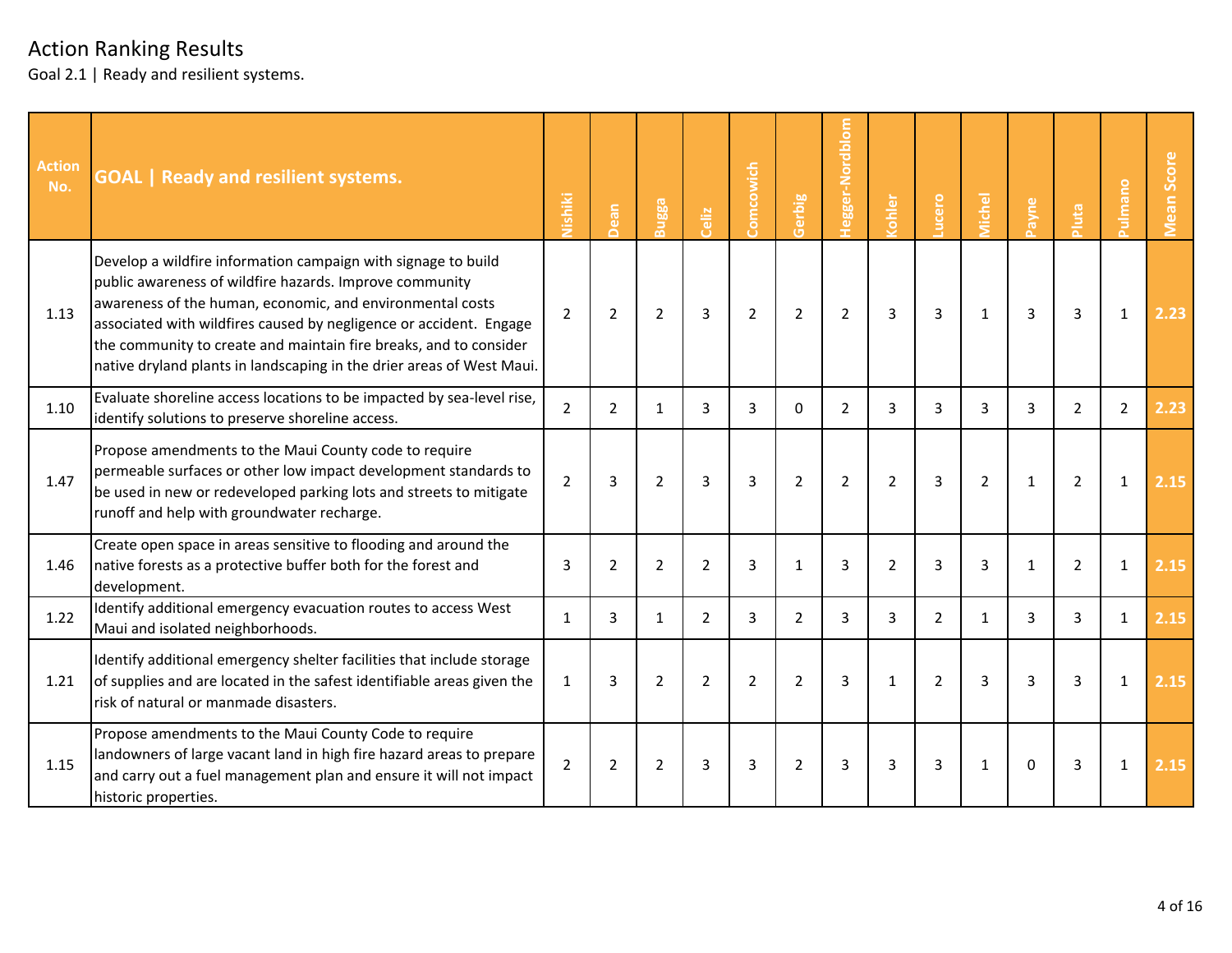| <b>Action</b><br>No. | <b>GOAL   Ready and resilient systems.</b>                                                                                                                                                                                                                                                                                  | Nishiki        | ean<br>$\Delta$ | Bugga          | Celiz          | Comcowich      | Gerbig         | <b>Tegger-Nordblom</b> | ohler          | ucero          | <b>Michel</b>  | ayne           | pluta          | ourum          | Score<br>Mean |
|----------------------|-----------------------------------------------------------------------------------------------------------------------------------------------------------------------------------------------------------------------------------------------------------------------------------------------------------------------------|----------------|-----------------|----------------|----------------|----------------|----------------|------------------------|----------------|----------------|----------------|----------------|----------------|----------------|---------------|
| 1.11                 | Propose amendments to the Special Management Area (SMA)<br>boundaries to account for sea-level rise and other hazards, as well<br>as other SMA criteria.                                                                                                                                                                    | 3              | $\overline{2}$  | $\overline{2}$ | $\overline{2}$ | 3              | $\mathbf{1}$   | 3                      | 3              | 3              | $\mathbf{1}$   | $\overline{2}$ | $\overline{2}$ | $\mathbf{1}$   | 2.15          |
| 1.09                 | Develop an inventory of natural and cultural resources and<br>practices impacted by sea-level rise along with preservation plans.                                                                                                                                                                                           | $\overline{2}$ | $\overline{2}$  | $\overline{2}$ | 3              | 3              | $\mathbf{1}$   | 3                      | 3              | 3              | 1              | $\mathbf{1}$   | $\overline{2}$ | $\overline{2}$ | 2.15          |
| 1.04                 | Create and implement beach management plans for beach cells in<br>West Maui and fund any necessary environmental assessments.                                                                                                                                                                                               | 3              | 3               | 2              | $\overline{2}$ | $\overline{2}$ | $\Omega$       | 3                      | $\overline{2}$ | $\overline{2}$ | $\overline{2}$ | $\overline{2}$ | $\overline{2}$ | 3              | 2.15          |
| 1.03                 | Establish special improvement districts and community facilities<br>districts as appropriate for areas threatened by coastal hazards in<br>West Maui.                                                                                                                                                                       | 2              | $\overline{2}$  | 1              | 2              | $\overline{2}$ | $\overline{2}$ | 3                      | $\overline{2}$ | 3              | 3              | $\overline{2}$ | 3              | 1              | 2.15          |
| 1.20                 | Annually fund maintenance of a GIS database of all emergency<br>management infrastructure and collection of post-incident<br>monitoring data.                                                                                                                                                                               | 2              | $\overline{2}$  | 2              | 3              | 3              | $\overline{2}$ | 1                      | 1              | 3              | 1              | 3              | 3              | 1              | 2.08          |
| 1.08                 | Work with the State Department of Health Clean Water Branch to<br>identify next steps in addressing the impact of sea-level rise on on-<br>site disposal systems (i.e., cesspool and septic systems) and develop<br>remediation plans.                                                                                      | $\overline{2}$ | $\overline{2}$  | 3              | 3              | $\overline{2}$ | $\mathbf{1}$   | $\overline{3}$         | 3              | $\overline{2}$ | $\overline{2}$ | $\Omega$       | 3              | $\mathbf{1}$   | 2.08          |
| 1.05                 | Prepare and implement an acquisition strategy for parks in West<br>Maui, considering the potential for sea-level rise and climate<br>change.                                                                                                                                                                                | 3              | 3               | $\mathbf{1}$   | 2              | 3              | $\Omega$       | $\overline{2}$         | $\overline{2}$ | 3              | $\overline{2}$ | 3              | $\mathbf{1}$   | $\overline{2}$ | 2.08          |
| 1.02                 | Conduct a feasibility study on managed retreat of at-risk<br>development in West Maui, to include an analysis of alternatives<br>and interim steps to achieve managed retreat, identify incentives<br>for proactive retreat, and develop programmatic environmental<br>documents to assist in implementing managed retreat. | 3              | $\overline{2}$  | $\mathbf{1}$   | 3              | 3              | $\mathbf{1}$   | 3                      | $\overline{3}$ | $\overline{3}$ | $\mathbf{1}$   | $\mathbf{1}$   | $\mathbf{1}$   | $\overline{2}$ | 2.08          |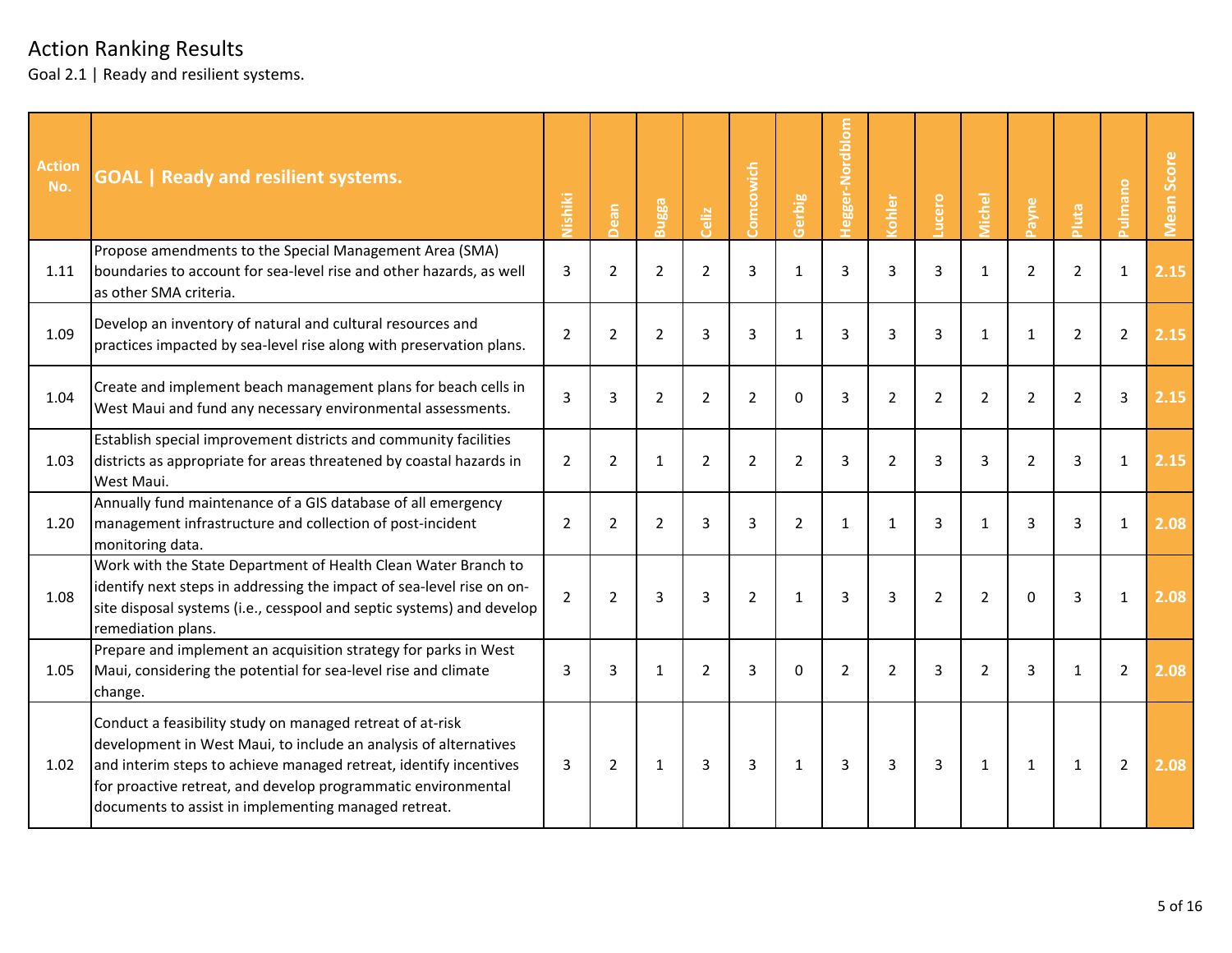| <b>Action</b><br>No. | <b>GOAL</b>   Ready and resilient systems.                                                                                                                                                              | Nishiki        | ean            | Bugga          | Celiz          | Comcowich      | Gerbig         | Hegger-Nordblom | ohler          | ucero          | <b>Aichel</b>  | ayne           | luta           | ulmano       | Score<br><b>Mean</b> |
|----------------------|---------------------------------------------------------------------------------------------------------------------------------------------------------------------------------------------------------|----------------|----------------|----------------|----------------|----------------|----------------|-----------------|----------------|----------------|----------------|----------------|----------------|--------------|----------------------|
| 1.48                 | Develop guidelines and incentives for landowners to retain<br>stormwater runoff and include more permeable surfaces on their<br>property. (New, approved CPAC language)                                 | 1              | 3              | $\overline{2}$ | 3              | 3              | $\overline{2}$ | $\overline{2}$  | $\overline{2}$ | $\overline{3}$ | $\overline{2}$ | $\Omega$       | $\overline{2}$ | 1            | 2.00                 |
| 1.14                 | Propose amendments to the Maui County Code to require<br>developments to incorporate defensible space around structures<br>and communities and require ongoing maintenance of defensible<br>spaces.     | $\overline{2}$ | 3              | 1              | $\overline{2}$ | $\overline{2}$ | $\overline{2}$ | 3               | 3              | 3              | 1              | $\Omega$       | 3              | 1            | 2.00                 |
| 1.45                 | Educate the public on existing policies related to maintenance of<br>drainageways.                                                                                                                      | $\mathbf{1}$   | 2              | $\Omega$       | 2              | 2              | 2              | 2               | 3              | 2              | 3              | 3              | $\overline{2}$ | 1            | 1.92                 |
| 1.28                 | Identify and implement temporary safety measures such as signage<br>and lane shifts to alert the public of dangerous road conditions due<br>to sea level rise and climate change.                       | 2              | 3              | 2              | $\overline{2}$ | 3              | $\Omega$       | $\mathbf{1}$    | 1              | 3              | $\overline{3}$ | $\overline{2}$ | 3              | $\mathbf 0$  | 1.92                 |
| 1.17                 | Develop a plan to provide fire protection for homes on kuleana<br>lands.                                                                                                                                | 3              | 1              | $\mathbf 1$    | 3              | 3              | 1              | 3               | 3              | 3              | $\Omega$       | $\Omega$       | 3              | $\mathbf{1}$ | 1.92                 |
| 1.36                 | Improve odor control at the Lahaina Wastewater Reclamation<br>Facility and pump stations.                                                                                                               | $\mathbf{1}$   | 3              | 2              | 3              | $\overline{2}$ | $\Omega$       | 1               | 1              | 2              | 3              | $\overline{2}$ | 3              | 1            | 1.85                 |
| 1.07                 | Fund additional sea-level rise exposure modeling, incorporating<br>local data, for six feet or more of sea-level rise to use in<br>vulnerability assessments of critical infrastructure and facilities. | $\overline{2}$ | $\overline{2}$ | $\Omega$       | 3              | $\overline{2}$ | 1              | 3               | 3              | 3              | 1              | $\Omega$       | 1              | 1            | 1.69                 |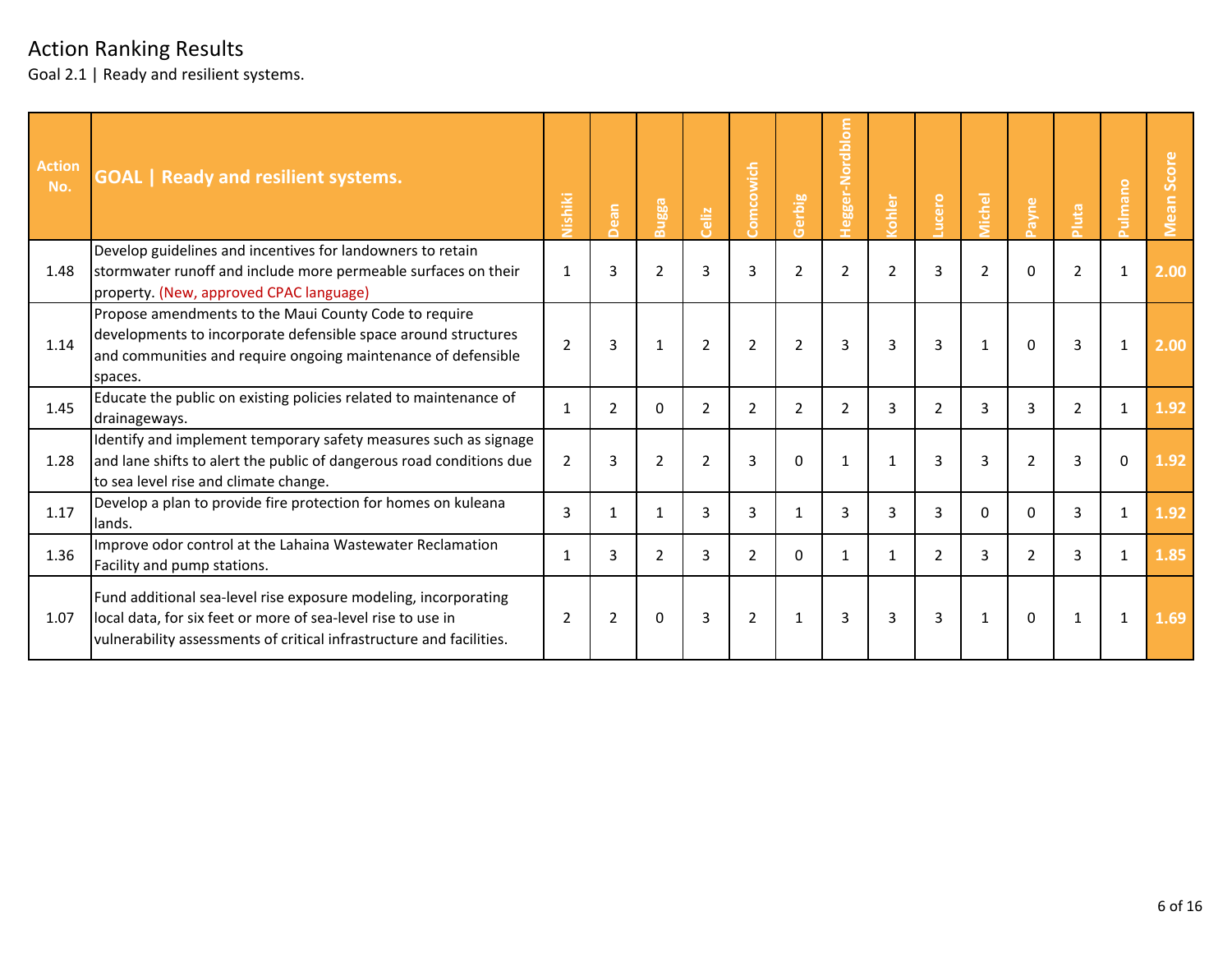| <b>Action</b><br>No. | <b>GOAL</b>   A complete, balanced, and connected<br>transportation network.                                                                                                                                                                              | Nishiki        | Dean           | Bugga          | Celiz          | Comcowich      | Gerbig         | <b>Tegger-Nordblom</b> | Kohler | ucero          | <b>Viichel</b> | Payne          | Pluta | <b>Pulmano</b> | <b>Vlean Score</b> |
|----------------------|-----------------------------------------------------------------------------------------------------------------------------------------------------------------------------------------------------------------------------------------------------------|----------------|----------------|----------------|----------------|----------------|----------------|------------------------|--------|----------------|----------------|----------------|-------|----------------|--------------------|
| 2.21                 | Work in partnership with State Department of Transportation to<br>prioritize and facilitate realignment of Honoapi'ilani Highway out of<br>the coastal hazard zone, and manage public lands ma kai of the<br>new highway as public parks and open space.  | $\overline{2}$ | 3              | 3              | 3              | $\overline{3}$ | 3              | 3                      | 3      | 3              | $\overline{2}$ | 3              | 3     | 3              | 2.85               |
| 2.12                 | Complete the West Maui Greenway Multiuse Path project to<br>provide a safe, off-road path for walking and bicycling between<br>parks, neighborhoods and businesses.                                                                                       | 3              | 3              | 2              | 3              | 3              | $\overline{2}$ | 3                      | 3      | $\overline{2}$ | $\overline{2}$ | 3              | 3     | 3              | 2.69               |
| 2.19                 | Establish a regional network of multiuse bicycle and pedestrian<br>paths and protected bike lanes in West Maui.                                                                                                                                           | $\overline{2}$ | 3              | $\overline{2}$ | 3              | 3              | $\overline{2}$ | 3                      | 3      | $\overline{2}$ | 3              | 3              | 3     | 3              | 2.69               |
| 2.13                 | Implement Safe-Routes-to-Schools and Safe-Routes-to-Parks<br>projects throughout West Maui.                                                                                                                                                               | $\mathbf{1}$   | 3              | $\overline{2}$ | 3              | 3              | $\mathbf{1}$   | $\overline{2}$         | 3      | 3              | 3              | 3              | 3     | 3              | 2.54               |
| 2.20                 | Establish a short-term plan to protect key roadways from sea level<br>rise and storm events, to provide alternatives that prevent<br>shoreline armoring as the default emergency action.                                                                  | $\overline{2}$ | $\overline{2}$ | $\overline{2}$ | 3              | 3              | $\overline{2}$ | $\overline{2}$         | 3      | 3              | $\overline{2}$ | 3              | 3     | 3              | 2.54               |
| 2.09                 | Work with the West Maui community to identify locations where<br>Maui Bus shelters and park and rides are needed, and provide<br>covered shelters, lighting, benches, trash receptacles, bike racks,<br>and ADA compliant waiting areas at all bus stops. | $\overline{2}$ | 3              | $\mathbf{1}$   | $\overline{2}$ | $\mathbf{1}$   | 3              | $\overline{3}$         | 3      | $\overline{3}$ | 3              | 3              | 3     | $\overline{2}$ | 2.46               |
| 2.10                 | Provide a frequent direct Maui Bus route between Kahului Airport<br>to West Maui and hotels. Increase baggage allowances on these<br>buses and provide appropriate storage to ensure safety.                                                              | 2              | 3              | 2              | $\overline{2}$ | 3              | 3              | 3                      | 3      | $\overline{2}$ | 3              | $\overline{2}$ | 3     | $\mathbf{1}$   | 2.46               |
| 2.02                 | Retrofit existing streets with pedestrian and bike facilities, where<br>appropriate, throughout West Maui neighborhoods and<br>commercial areas, including along Lower Honoapi'ilani Highway<br>from Kahana to Nāpili.                                    | 3              | 3              | 2              | $\overline{2}$ | 3              | $\overline{2}$ | $\overline{2}$         | 3      | $\overline{2}$ | $\Omega$       | 3              | 3     | 3              | 2.38               |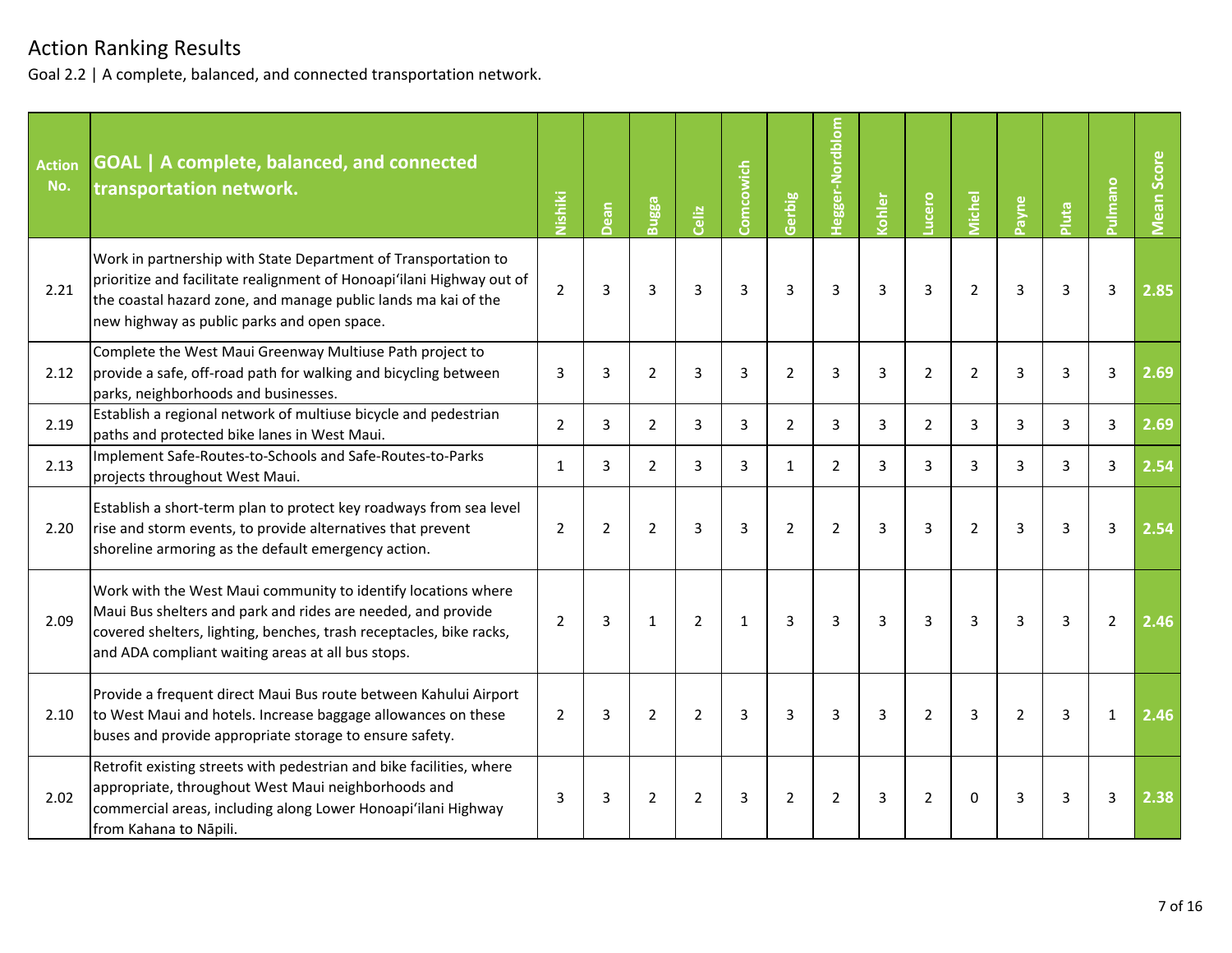| <b>Action</b><br>No. | GOAL   A complete, balanced, and connected<br>transportation network.                                                                                                                                                                                                                                                          | Nishiki        | Dean | Bugga          | Celiz          | Comcowich      | Gerbig         | Hegger-Nordblom | Kohler         | Lucero         | <b>Michel</b>  | Payne          | Pluta | Pulmano        | Mean Score |
|----------------------|--------------------------------------------------------------------------------------------------------------------------------------------------------------------------------------------------------------------------------------------------------------------------------------------------------------------------------|----------------|------|----------------|----------------|----------------|----------------|-----------------|----------------|----------------|----------------|----------------|-------|----------------|------------|
| 2.03                 | Provide multiple convenient and safe pedestrian crossings on<br>Keawe Street mauka of Honoapi'ilani Highway.                                                                                                                                                                                                                   | $\overline{2}$ | 3    | $\overline{2}$ | $\mathbf{1}$   | $\overline{2}$ | $\mathbf{1}$   | 3               | 3              | $\overline{2}$ | 3              | 3              | 3     | 3              | 2.38       |
| 2.01                 | Relocate the West Maui Transit Hub to a dedicated facility, close to<br>a transportation corridor, with adequate space for parking and<br>room for future expansion.                                                                                                                                                           | 3              | 3    | 2              | $\overline{2}$ | 1              | 3              | $\overline{2}$  | $\overline{2}$ | $\overline{2}$ | 3              | $\mathbf{1}$   | 3     | 3              | 2.31       |
| 2.05                 | Develop a Lahaina Town Master Plan to integrate land use and<br>multimodal transportation planning that includes a mobility and<br>circulation study, considerations for relocation of the transit hub,<br>and creation of a bus transit corridor on Honoapi'ilani Highway<br>through Lahaina Town. Implement the master plan. | 2              | 3    | $\overline{2}$ | 3              | 3              | $\overline{2}$ | 3               | $\overline{2}$ | $\overline{2}$ | $\overline{3}$ | $\mathbf{1}$   | 3     | 1              | 2.31       |
| 2.11                 | Increase bus service frequency and hours of operation with a<br>priority given to service for high-ridership routes and between low-<br>to-moderate-income neighborhoods in West Maui and community<br>services like shopping, education, health care, and recreation.                                                         | $\overline{2}$ | 3    | $\overline{2}$ | 3              | 3              | 3              | 3               | $\mathbf{1}$   | $\overline{2}$ | 3              | $\mathbf{1}$   | 3     | 1              | 2.31       |
| 2.18                 | Amend to improve the County's Chapter 2.97 fast-track process to<br>include sidewalks, multi-use paths, and access to public transit for<br>affordable housing.                                                                                                                                                                | 2              | 3    | $\mathbf{1}$   | 3              | 3              | 3              | $\overline{2}$  | 3              | 3              | $\overline{2}$ | $\Omega$       | 3     | $\overline{2}$ | 2.31       |
| 2.08                 | Identify opportunities to partner with larger employers such as<br>hotels, to sponsor bus passes, shuttles, ride-share, or other shared<br>ride programs to connect employees to jobs.                                                                                                                                         | $\overline{2}$ | 3    | $\overline{2}$ | $\overline{2}$ | $\overline{2}$ | $\overline{2}$ | $\overline{2}$  | 3              | 3              | $\mathbf{1}$   | 3              | 3     | $\mathbf{1}$   | 2.23       |
| 2.14                 | Redesign ma uka-ma kai streets in Lahaina town to enhance<br>pedestrian and bicycle movement to include enhanced sidewalk<br>facilities, bicycle lanes, shade trees, planters and street furniture<br>with particular attention to Lahainaluna Rd, ma uka of<br>Honoapi'ilani Highway.                                         | $\overline{2}$ | 3    | $\Omega$       | $\overline{2}$ | 3              | $\mathbf{1}$   | 3               | 3              | $\overline{2}$ | $\overline{2}$ | $\overline{2}$ | 3     | 3              | 2.23       |
| 2.16                 | Update and implement the Traffic Impact Fee Study and proposed<br>ordinances.                                                                                                                                                                                                                                                  | $\overline{2}$ | 3    | $\mathbf{1}$   | $\overline{2}$ | $\overline{2}$ | 3              | 3               | $\overline{2}$ | $\overline{2}$ | 3              | $\Omega$       | 3     | 3              | 2.23       |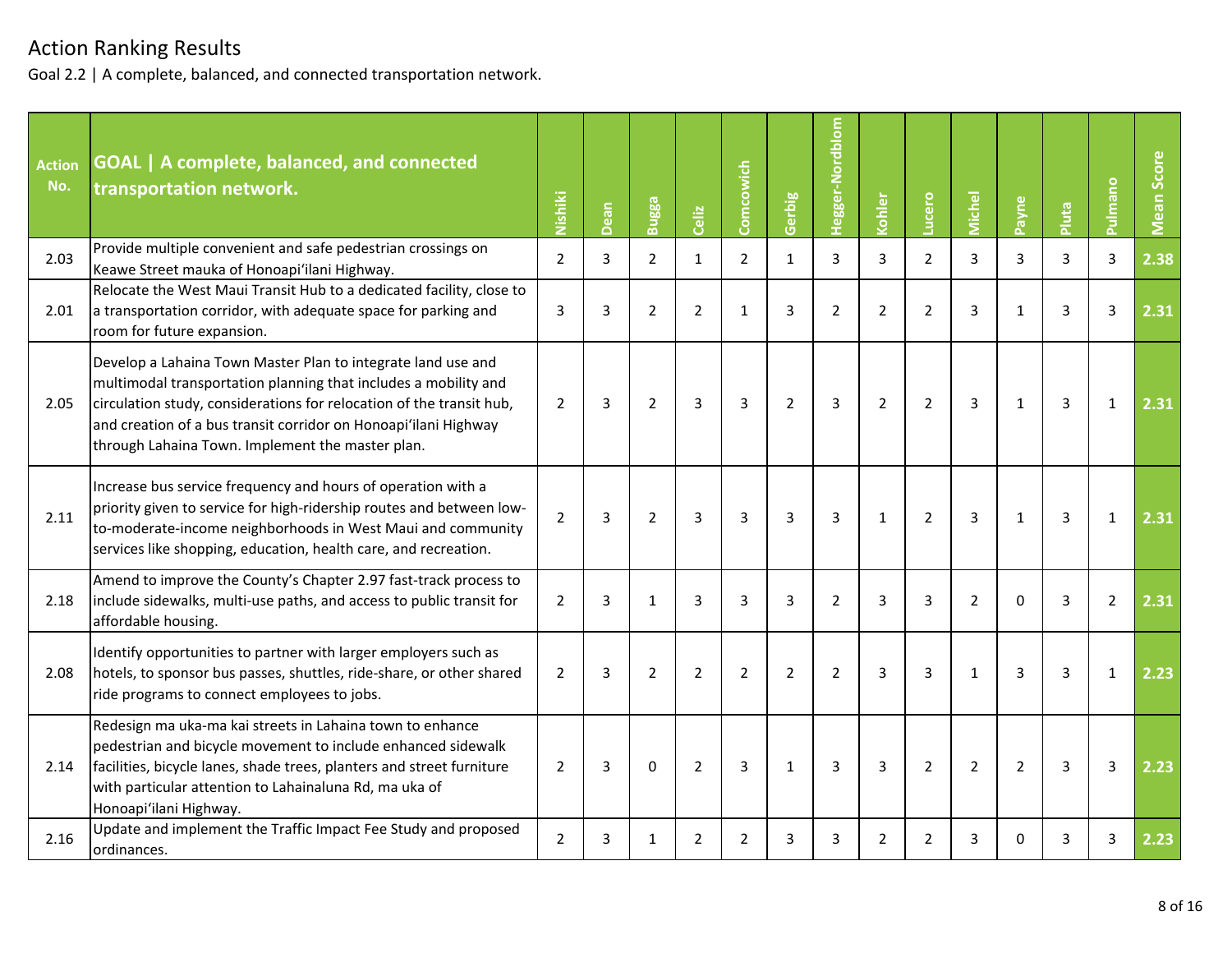| <b>Action</b><br>No. | <b>GOAL</b>   A complete, balanced, and connected<br>transportation network.                                                                                                                                                                                                                                                                                  | Nishiki        | Dean           | Bugga          | Celiz          | Comcowich      | Gerbig         | Hegger-Nordblom | Kohler         | Lucero         | <b>Michel</b>  | Payne          | Pluta          | <b>Pulmano</b> | <b>Mean Score</b> |
|----------------------|---------------------------------------------------------------------------------------------------------------------------------------------------------------------------------------------------------------------------------------------------------------------------------------------------------------------------------------------------------------|----------------|----------------|----------------|----------------|----------------|----------------|-----------------|----------------|----------------|----------------|----------------|----------------|----------------|-------------------|
| 2.07                 | Promote travel demand management strategies such as staggered<br>start times and Intelligent Transportation Systems (ITS) message<br>signs to reduce congestion on Honoapi'ilani Highway and the<br>Lahaina Bypass.                                                                                                                                           | $\overline{2}$ | 3              | $\overline{2}$ | $\overline{2}$ | $\mathbf{1}$   | $\overline{2}$ | 3               | $\mathbf{1}$   | $\overline{3}$ | $\overline{3}$ | $\overline{2}$ | 3              | $\mathbf{1}$   | 2.15              |
| 2.17                 | Update the existing subdivision and zoning code to expand the<br>types of multimodal facilities associated with new development<br>and to require roadway and multimodal connectivity among<br>existing and future developments. Updates to include different<br>types of sidewalks or walkways to provide flexibility in building the<br>pedestrian network. | $\overline{2}$ | $\overline{2}$ | $\mathbf{1}$   | 3              | $\overline{2}$ | 3              | $\overline{2}$  | $\overline{2}$ | $\overline{2}$ | 3              | $\Omega$       | $\overline{3}$ | $\overline{2}$ | 2.08              |
| 2.22                 | Create a Transportation Improvement District per the 2018 Parking<br>Action Plan to manage parking in Lahaina town and reinvest paid<br>parking revenues in local transportation improvements such as a<br>transit hub, improved bus service, street improvements, multiuse<br>paths, and sidewalks.                                                          | $\mathbf{1}$   | $\overline{2}$ | $\overline{2}$ | 3              | $\mathbf{1}$   | $\overline{2}$ | 3               | 3              | $\overline{3}$ | $\overline{2}$ | $\mathbf{1}$   | 3              | 1              | 2.08              |
| 2.23                 | Identify a corridor for future multi-modal transportation use<br>extending from existing developed areas in Kapalua to Central<br>Maui, and amend the West Maui Community Plan to include<br>policies and actions that will ensure this corridor remains<br>undeveloped until it is ready to be developed as a multi-modal<br>transportation corridor.        | $\overline{2}$ | $\overline{2}$ | $\mathbf 0$    | $\overline{2}$ | $\overline{2}$ | $\overline{3}$ | $\overline{3}$  | $\overline{2}$ | $\overline{2}$ | 3              | $\mathbf 0$    | 3              | $\overline{2}$ | 2.00              |
| 2.06                 | Install pedestrian and bicycle wayfinding signage that reflect the<br>host culture incorporating 'Ōlelo Hawaii, including maps,<br>directional signs, moku signage, smartphone applications and<br>public art, in Lahaina Town.                                                                                                                               | $\overline{2}$ | 3              | $\mathbf{1}$   | $\overline{2}$ | $\overline{2}$ | $\Omega$       | $\overline{2}$  | $\mathbf{1}$   | $\overline{3}$ | $\overline{2}$ | 3              | 3              | $\mathbf{1}$   | 1.92              |
| 2.04                 | Create a marketing program aimed at visitors to use multimodal<br>transportation options to West Maui, including bus, shuttles, taxi,<br>rideshare, bicycling and walking to encourage a "car-free stay".                                                                                                                                                     | $\mathbf{1}$   | 3              | $\overline{2}$ | 3              | $\overline{2}$ | 1              | $\Omega$        | $\mathbf{1}$   | $\overline{2}$ | $\overline{2}$ | $\overline{2}$ | 3              | $\overline{2}$ | 1.85              |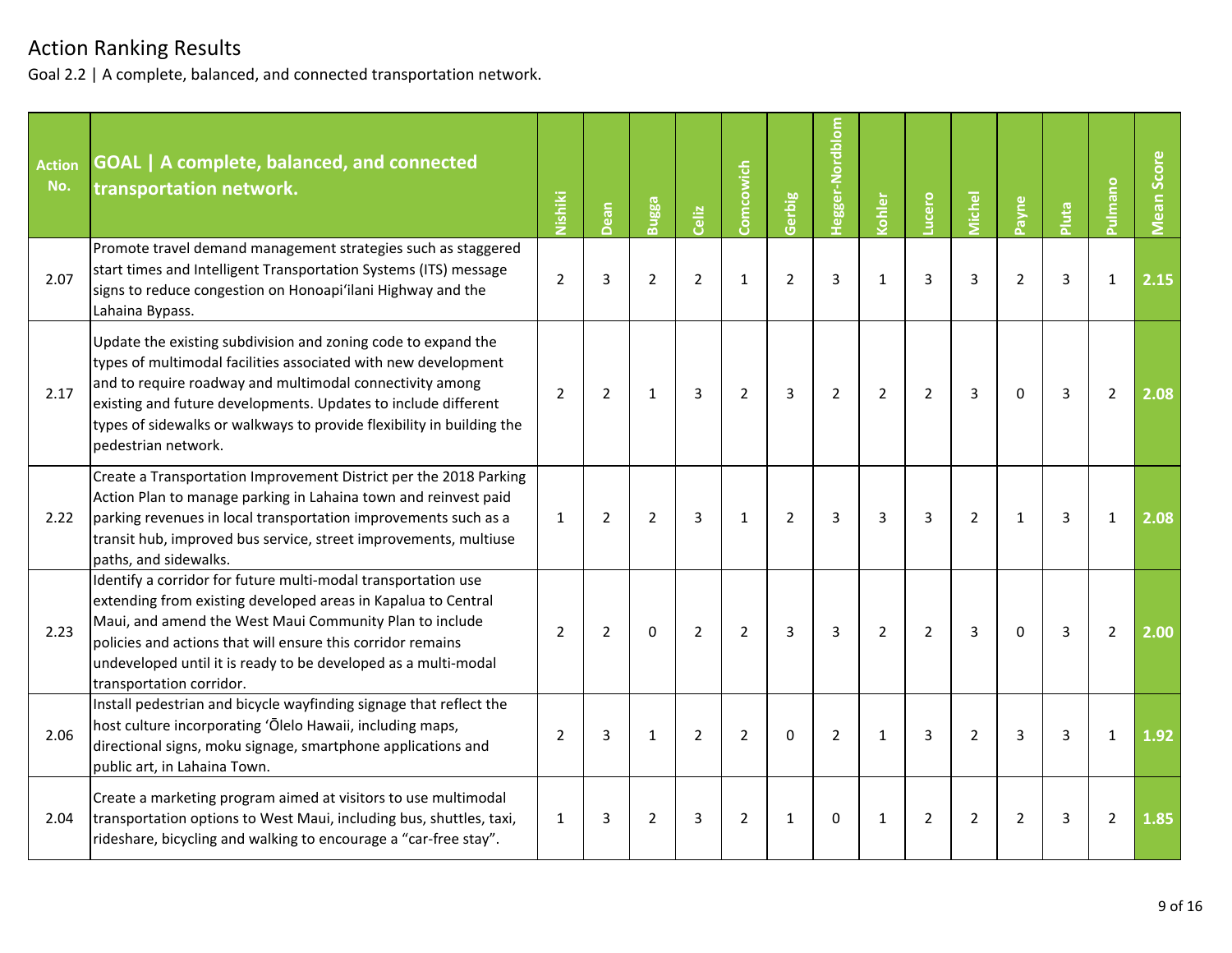| <b>Action</b><br>No. | GOAL   A complete, balanced, and connected<br>transportation network.                                                                                                                                                                                                                                                                                             | Vishiki | 등 | Bugga | sliz | ء<br>ڇ<br>o | erbig | $\circ$<br>흨<br>e<br><b>188</b> | ohler | $\circ$<br>$\tilde{a}$ | chel<br>Æ |  |      |
|----------------------|-------------------------------------------------------------------------------------------------------------------------------------------------------------------------------------------------------------------------------------------------------------------------------------------------------------------------------------------------------------------|---------|---|-------|------|-------------|-------|---------------------------------|-------|------------------------|-----------|--|------|
| 2.15                 | Discourage at-grade intersections along the planned Lahaina<br>Bypass Road, in order to maintain safe and efficient traffic flow<br>without traffic signals. Consideration should be given to safe<br>passage of agricultural equipment and vehicles, and kuleana access,<br>where appropriate. (New, CPAC approved language not provided in<br>time for posting) |         |   |       |      |             |       |                                 |       |                        |           |  | 1.85 |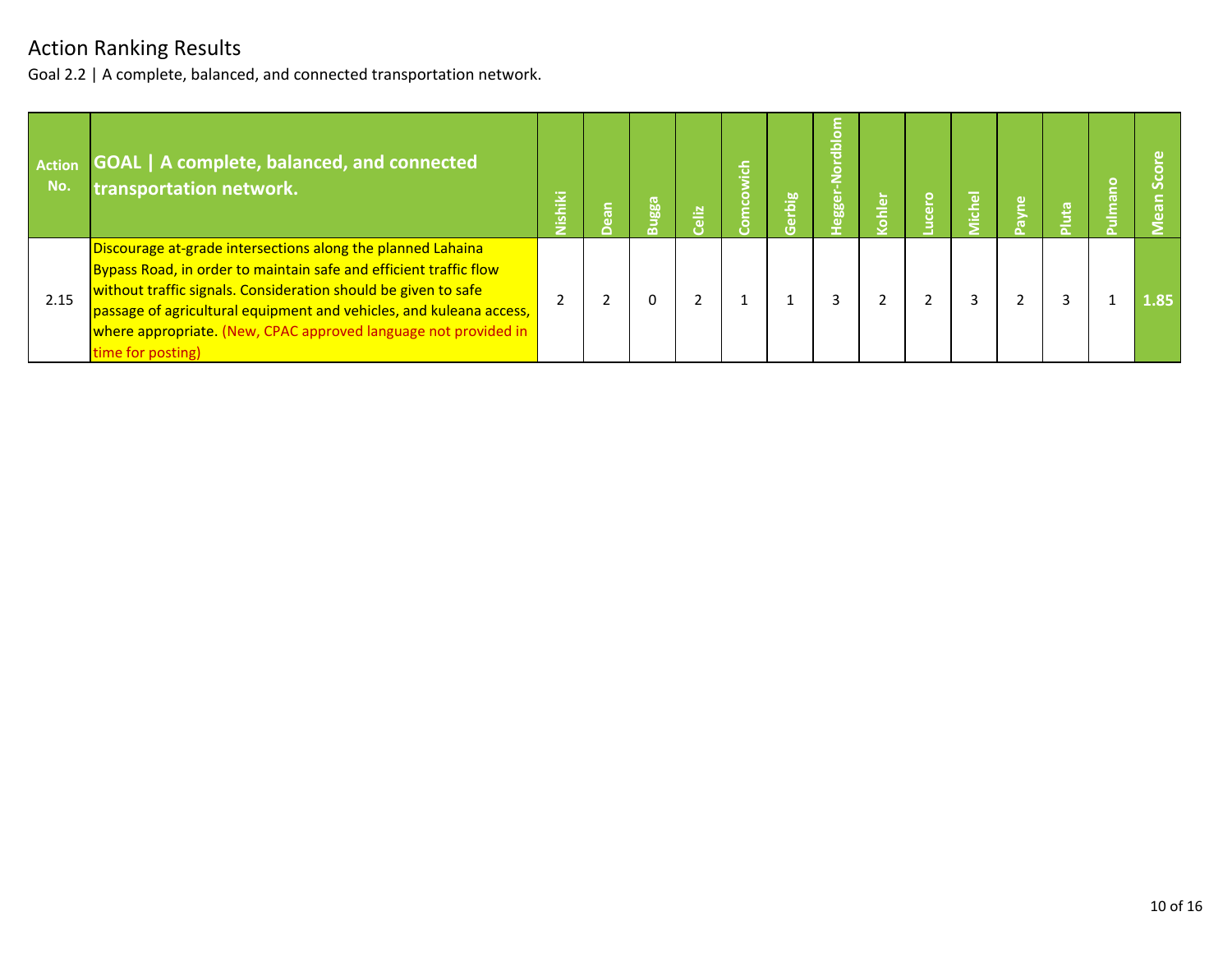Goal 2.3 | Responsible stewardship of resources, culture, and character.

| <b>Action</b><br>No. | <b>GOAL</b>   Responsible stewardship of resources,<br>culture, and character.                                                                                                                                                                                                                                                                                                                                                                                                                                 | Nishiki        | Dean           | Bugga          | Celiz          | Comcowich | Gerbig         | Hegger-Nordblom | Kohler | Lucero         | <b>Michel</b>  | Payne          | Pluta | Pulmano        | Mean Score |
|----------------------|----------------------------------------------------------------------------------------------------------------------------------------------------------------------------------------------------------------------------------------------------------------------------------------------------------------------------------------------------------------------------------------------------------------------------------------------------------------------------------------------------------------|----------------|----------------|----------------|----------------|-----------|----------------|-----------------|--------|----------------|----------------|----------------|-------|----------------|------------|
| 3.01                 | Continue working with the community to identify and implement<br>appropriate uses and management practices for County-controlled<br>properties in County Historic District No. 1, including Malu'uluolele<br>Park, Kamehameha Iki Park, and Banyan Tree Park. Items being<br>discussed include: long and short-term stewardship solutions for<br>these properties and the cultural resources within them; and the<br>installation of a flagpole at Kamehameha Iki Park for Kamehameha<br>III's Royal Standard. | $\overline{2}$ | 3              | $\overline{2}$ | 3              | 3         | $\overline{2}$ | 3               | 3      | 3              | $\overline{2}$ | $\overline{2}$ | 3     | $\overline{2}$ | 2.54       |
| 3.13                 | Provide funding and other support for Coral Reef Alliance's stream<br>gulch vegetation restoration and high flow diversion pond<br>construction at Wahikuli Stream, ma uka of Hanaka'ō'ō Beach Park,<br>in order to reduce sediment that reaches the ocean and create<br>cultural, educational, and recreational opportunities.                                                                                                                                                                                | 3              | 3              | $\overline{2}$ | 3              | 3         | $\overline{2}$ | 3               | 3      | 3              | $\mathbf{1}$   | 3              | 3     | $\mathbf{1}$   | 2.54       |
| 3.24                 | Fund and implement cultural and educational programs to<br>perpetuate Hawaiian and other ethnic heritages.                                                                                                                                                                                                                                                                                                                                                                                                     | $\overline{2}$ | 3              | $\mathbf{1}$   | 3              | 3         | $\overline{2}$ | 3               | 3      | 3              | $\mathbf{1}$   | $\overline{2}$ | 3     | $\overline{2}$ | 2.38       |
| 3.05                 | Identify County parks and properties in West Maui that have<br>historical, cultural, or environmental significance and install signs<br>explaining this information at appropriate locations; and encourage<br>the development of new cultural parks.                                                                                                                                                                                                                                                          | $\overline{2}$ | 3              | 1              | 3              | 3         | $\Omega$       | $\overline{3}$  | 3      | $\overline{3}$ | $\overline{2}$ | 3              | 3     | $\mathbf{1}$   | 2.31       |
| 3.12                 | Continue and expand collaborative ecosystem restoration efforts<br>between nonprofits, private entities and County departments.                                                                                                                                                                                                                                                                                                                                                                                | $\overline{2}$ | $\overline{2}$ | $\Omega$       | $\overline{2}$ | 3         | 3              | 3               | 3      | 3              | $\Omega$       | 3              | 3     | 3              | 2.31       |
| 3.15                 | Implement recommended actions that are within the County's<br>jurisdiction from the West Maui Mountains Watershed<br>Management Plan and the Army Corps of Engineers West Maui<br>Watershed Study, when complete.                                                                                                                                                                                                                                                                                              | $\overline{2}$ | 3              | $\overline{2}$ | 3              | 3         | $\Omega$       | 3               | 3      | 3              | $\mathbf{1}$   | $\mathbf{1}$   | 3     | 3              | 2.31       |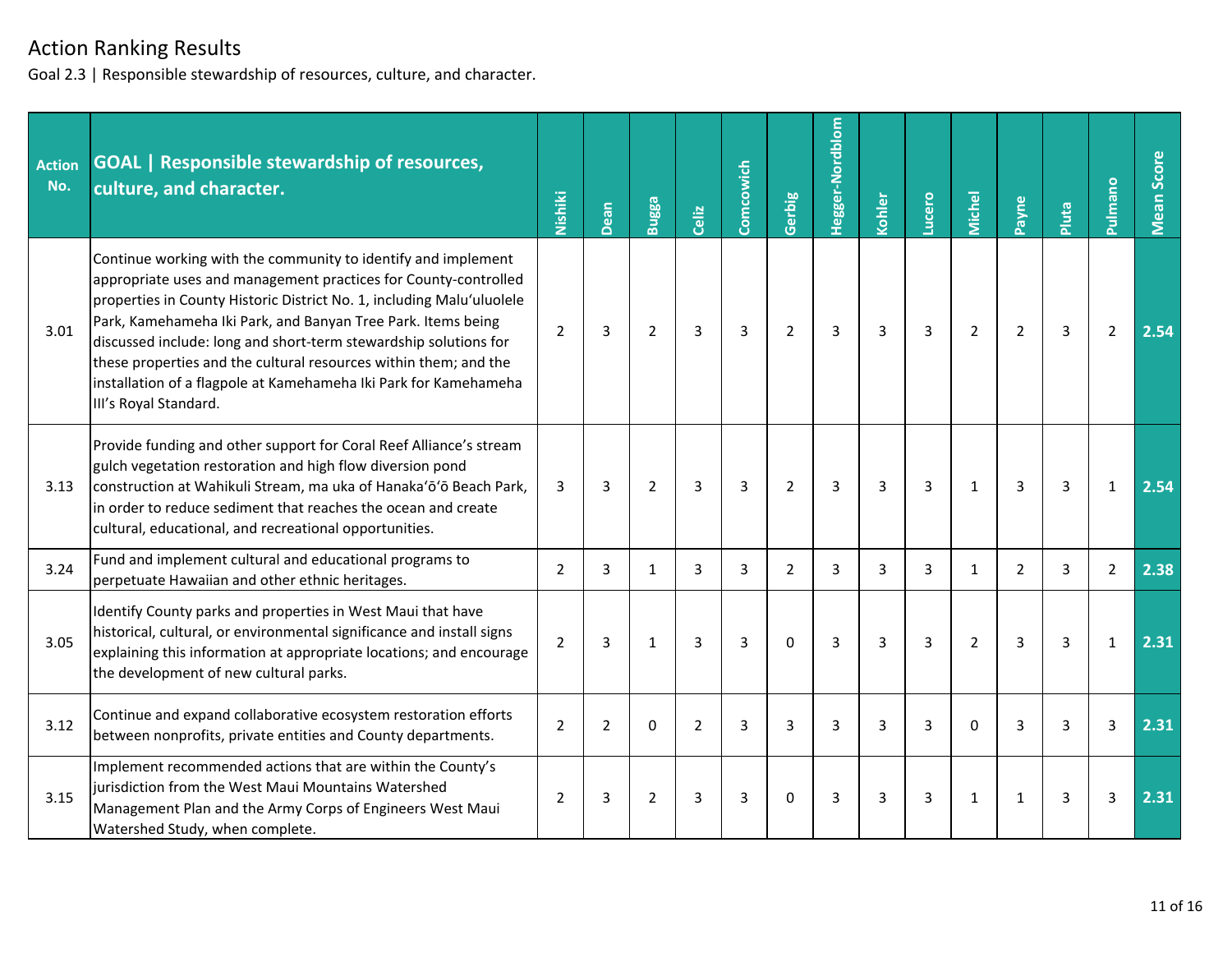Goal 2.3 | Responsible stewardship of resources, culture, and character.

| <b>Action</b><br>No. | <b>GOAL</b>   Responsible stewardship of resources,<br>culture, and character.                                                                                                                                                                                                                                     | Nishiki        | Dean           | Bugga          | Celiz          | Comcowich      | Gerbig         | Hegger-Nordblom | Kohler         | Lucero         | <b>Michel</b>  | Payne          | Pluta          | Pulmano        | Mean Score |
|----------------------|--------------------------------------------------------------------------------------------------------------------------------------------------------------------------------------------------------------------------------------------------------------------------------------------------------------------|----------------|----------------|----------------|----------------|----------------|----------------|-----------------|----------------|----------------|----------------|----------------|----------------|----------------|------------|
| 3.22                 | Create management plans for County-owned or managed areas<br>that are or will soon become over capacity.                                                                                                                                                                                                           | $\overline{2}$ | 3              | $\Omega$       | $\overline{2}$ | $\overline{2}$ | 3              | 3               | 3              | 3              | $\mathbf{1}$   | $\overline{2}$ | 3              | $\mathbf{1}$   | 2.15       |
| 3.04                 | Establish a code of conduct for visitor use at County parks with<br>cultural sites in West Maui and install signs explaining the code of<br>conduct at appropriate locations.                                                                                                                                      | 2              | 3              | $\overline{2}$ | 3              | $\overline{2}$ | $\sim$         | $\Omega$        | 3              | $\overline{2}$ | $\overline{2}$ | $\overline{2}$ | 3              | $\mathbf{1}$   | 2.08       |
| 3.16                 | Develop new design guidelines for Lahaina Town that provide<br>detailed guidance on: the rehabilitation of historic buildings;<br>additions to historic buildings; the construction of new buildings;<br>landscape and streetscape elements; and the treatment of<br>archaeological properties and cultural sites. | 2              | 3              | $\overline{2}$ | 3              | $\overline{2}$ | 3              | $\Omega$        | 3              | 3              | $\mathbf{1}$   | $\Omega$       | $\overline{2}$ | 3              | 2.08       |
| 3.02                 | Install interpretive signs at County-controlled properties in County<br>Historic District No. 1 identifying the region's traditional place<br>names.                                                                                                                                                               | $\overline{2}$ | 3              | $\mathbf{1}$   | 3              | 3              | $\overline{2}$ | $\mathbf{1}$    | $\mathbf{1}$   | $\overline{2}$ | $\overline{2}$ | $\overline{2}$ | 3              | $\mathbf{1}$   | 2.00       |
| 3.03                 | Install street signs identifying traditional Hawaiian street names in<br>County Historic District No. 1.                                                                                                                                                                                                           | $\overline{2}$ | 3              | 1              | 3              | 3              | $\overline{2}$ | $\overline{2}$  | $\mathbf{1}$   | $\overline{2}$ | 3              | $\mathbf{0}$   | 3              | $\mathbf{1}$   | 2.00       |
| 3.07                 | Amend the Historic District Ordinances to allow existing hotels,<br>prohibit new vacation rentals, and phase out existing ones.                                                                                                                                                                                    | 3              | 3              | $\mathbf{1}$   | 3              | 3              | $\Omega$       | $\overline{2}$  | $\overline{2}$ | $\overline{3}$ | $\mathbf{1}$   | $\mathbf{1}$   | $\overline{2}$ | $\overline{2}$ | 2.00       |
| 3.11                 | Amend the Maui County code to include Low Impact Development<br>(LID) requirements on new and redevelopment projects. (New,<br>approved CPAC language)                                                                                                                                                             | 2              | 2              | 1              | 3              | 3              | 1              | 3               | 3              | $\overline{2}$ | $\Omega$       | $\overline{2}$ | 3              | 1              | 2.00       |
| 3.20                 | Fund, design, and build a canoe hale structure for storage of canoes<br>at Hanaka'ō'ō Beach (Canoe Beach).                                                                                                                                                                                                         | $\overline{2}$ | $\overline{2}$ | $\mathbf{1}$   | $\overline{2}$ | 3              | $\Omega$       | 3               | 3              | $\overline{2}$ | $\mathbf{1}$   | 3              | 3              | $\mathbf{1}$   | 2.00       |
| 3.14                 | Amend the County Code to have property owners with pools follow<br>the County's Discharging Swimming Pool Water best practices for<br>maintaining pools. (New, approved CPAC language)                                                                                                                             | 2              | 3              | 2              | 3              | 2              | $\Omega$       | $\overline{2}$  | 3              | $\overline{2}$ | 1              | $\overline{2}$ | 2              | $\mathbf{1}$   | 1.92       |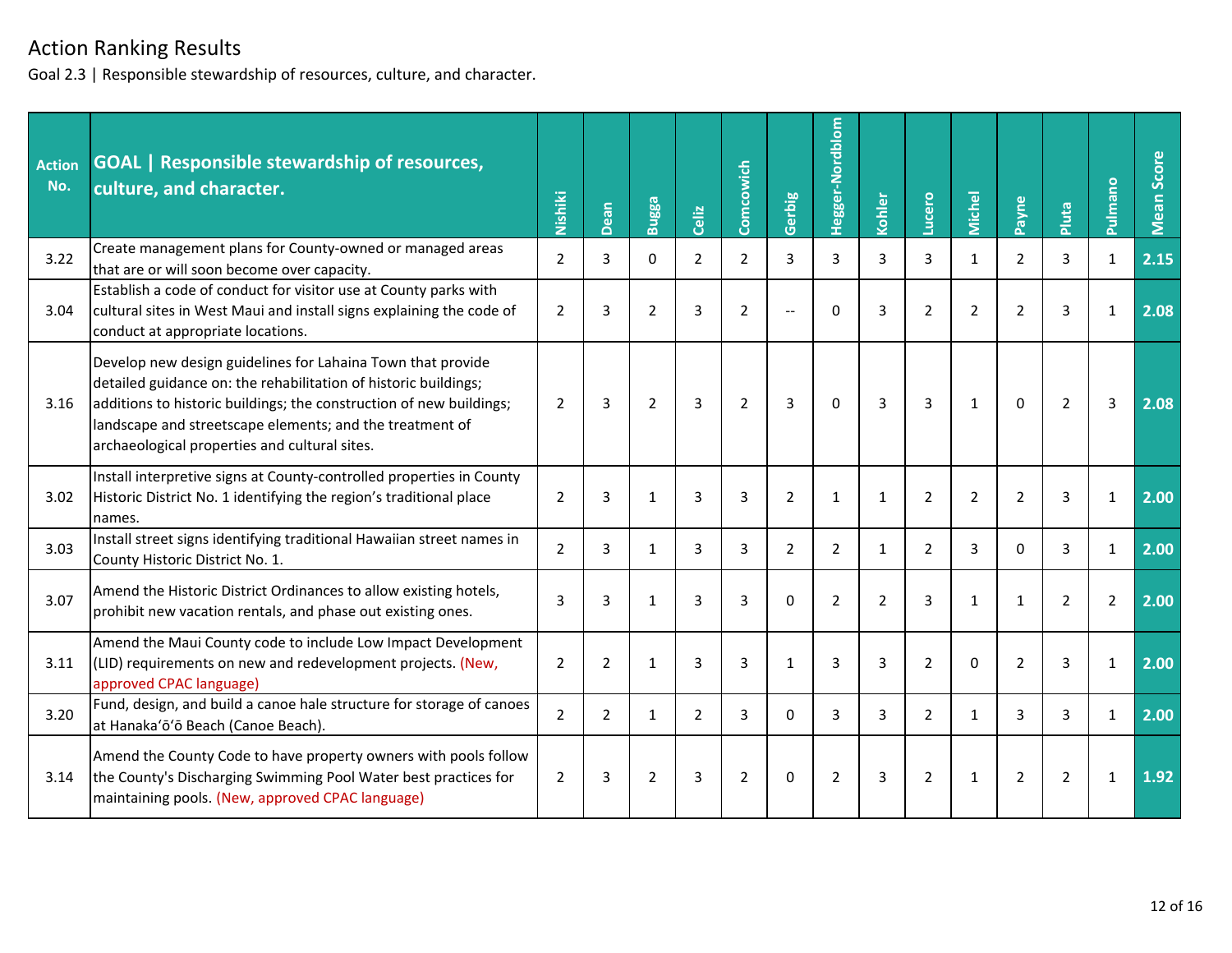Goal 2.3 | Responsible stewardship of resources, culture, and character.

| <b>Action</b><br>No. | <b>GOAL</b>   Responsible stewardship of resources,<br>culture, and character.                                                                                                                                                                                                                                                                              | Nishiki        | Dean           | Bugga          | Celiz          | Comcowich      | Gerbig         | Hegger-Nordblom | Kohler         | Lucero         | <b>Michel</b>  | Payne          | Pluta          | Pulmano        | Mean Score |
|----------------------|-------------------------------------------------------------------------------------------------------------------------------------------------------------------------------------------------------------------------------------------------------------------------------------------------------------------------------------------------------------|----------------|----------------|----------------|----------------|----------------|----------------|-----------------|----------------|----------------|----------------|----------------|----------------|----------------|------------|
| 3.18                 | Fund and implement a clean and safe program as part of the<br>proposed parking action plan to include revenue generation.                                                                                                                                                                                                                                   | $\overline{2}$ | 3              | 1              | 3              | $\overline{2}$ | $\mathbf 0$    | $\overline{2}$  | 3              | $\overline{2}$ | $\mathbf 0$    | 3              | 3              | 1              | 1.92       |
| 3.21                 | Fund and install ahupua'a signs throughout West Maui.                                                                                                                                                                                                                                                                                                       | $\overline{2}$ | $\overline{2}$ | 1              | 3              | $\overline{3}$ | $\mathbf{0}$   | 3               | $\overline{2}$ | $\overline{2}$ | $\mathbf{1}$   | $\overline{2}$ | 3              | $\mathbf{1}$   | 1.92       |
| 3.23                 | Fund, design, and build a community center that allows for hula<br>hālau practices by various hālau.                                                                                                                                                                                                                                                        | 2              | $\Omega$       | 1              | $\overline{2}$ | $\overline{2}$ | $\overline{2}$ | 3               | 3              | $\overline{2}$ | $\mathbf{1}$   | 3              | 3              | $\mathbf{1}$   | 1.92       |
| 3.08                 | Support and expand funding for citizen science and environmental<br>restoration programs in West Maui.                                                                                                                                                                                                                                                      | $\mathbf{1}$   | 3              | $\mathbf{1}$   | $\mathbf{1}$   | 3              | 1              | 3               | 3              | $\overline{2}$ | $\mathbf{1}$   | $\overline{2}$ | $\overline{2}$ | $\mathbf{1}$   | 1.85       |
| 3.09                 | Create an off-road motor vehicle park in an area that will not<br>damage critical watersheds and native forests, and encourage<br>landowners to decommission existing off-road motor vehicle trails<br>in areas that damage watersheds.                                                                                                                     | $\overline{2}$ | $\mathbf{1}$   | $\overline{2}$ | $\mathbf{1}$   | $\overline{3}$ | $\Omega$       | 3               | $\overline{2}$ | $\overline{2}$ | $\Omega$       | 3              | 3              | $\overline{2}$ | 1.85       |
| 3.10                 | Amend the Maui County Code to prohibit new development within<br>gulches as identified in figure XX and wetlands and implement a<br>100-foot buffer around gulches, wetlands and streams where no<br>structures will be allowed, unless low-impact development<br>strategies are implemented to prevent stormwater runoff. (New,<br>approved CPAC language) | $\mathbf{1}$   | $\overline{2}$ | 3              | 3              | $\overline{3}$ | $\Omega$       | 3               | $\overline{3}$ | $\overline{2}$ | $\Omega$       | $\Omega$       | 3              | $\mathbf{1}$   | 1.85       |
| 3.17                 | Create a county historic district officer position responsible for<br>enforcement and education in the Lahaina Historic District.                                                                                                                                                                                                                           | $\overline{2}$ | 3              | $\Omega$       | 3              | 3              | $\Omega$       | $\mathbf{1}$    | 3              | $\overline{2}$ | $\Omega$       | $\overline{2}$ | 3              | $\mathbf{1}$   | 1.77       |
| 3.06                 | Expand the County Historic District to include both sides of Front<br>Street from Shaw Street to the Puamana condo complex.                                                                                                                                                                                                                                 | $\overline{2}$ | 3              | $\Omega$       | 3              | $\overline{2}$ | 1              | $\overline{2}$  | $\overline{2}$ | $\overline{2}$ | $\overline{2}$ | $\Omega$       | $\overline{2}$ | $\mathbf{1}$   | 1.69       |
| 3.19                 | Work with resorts in Ka'anapali to provide shared parking and<br>shuttle services during canoe races (especially state races) at<br>Hanaka'ō'ō Beach (Canoe Beach).                                                                                                                                                                                         | $\overline{2}$ | $\Omega$       | 1              | $\overline{2}$ | 3              | $\Omega$       | 3               | 1              | 3              | 1              | $\Omega$       | 3              | 1              | 1.54       |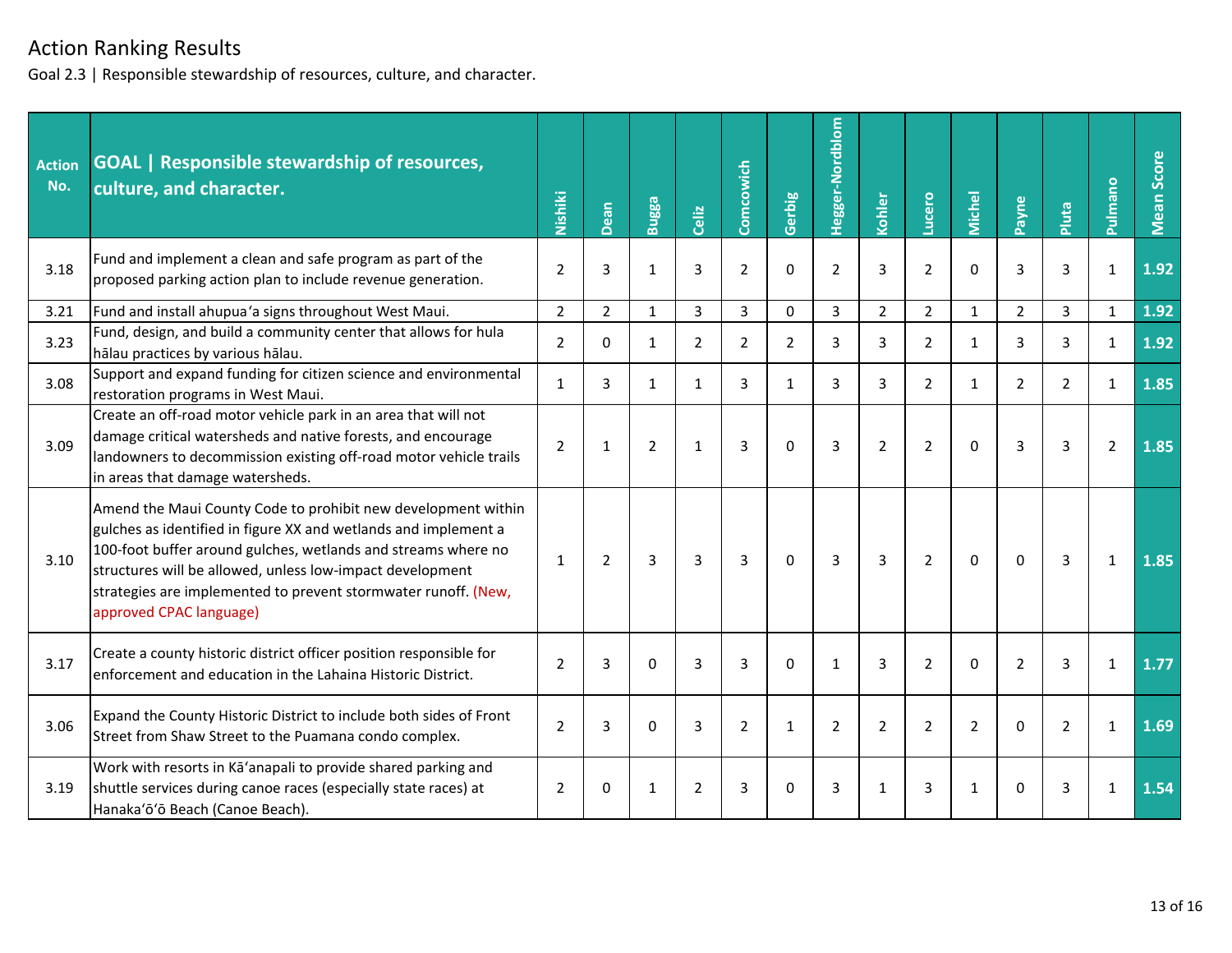Goal 2.4 | Economic opportunity through innovation and collaboration.

| Action<br>No. | <b>GOAL</b>   Economic opportunity through innovation<br>and collaboration.                                                                                                                                                                    | Nishiki        | Dean | Bugga | Celiz | Comcowich      | Gerbig | Hegger-Nordblom | kohler | ucero | vichel         | ayne           | Pluta | $\circ$<br>pulman | $\circ$<br>ō<br>Ō<br>$\overline{a}$<br>$\ddot{\mathbf{v}}$ |
|---------------|------------------------------------------------------------------------------------------------------------------------------------------------------------------------------------------------------------------------------------------------|----------------|------|-------|-------|----------------|--------|-----------------|--------|-------|----------------|----------------|-------|-------------------|------------------------------------------------------------|
| 4.02          | Support the recommendations of the Mayor's Tourism Group, the<br>Maui Tourism Advisory Committee, and other best practices for<br>tourism management in West Maui as appropriate to protect the<br>area's environment, culture, and character. |                | 2    | 3     | 3     | $\overline{2}$ | 3      | 2               | 3      | 3     | $\overline{2}$ | 3              | 3     | 3                 | 2.54                                                       |
| 4.04          | Support farmers through increased funding for education and<br>linvestment.                                                                                                                                                                    | 3              | 3    |       | 3     | 3              |        | 3               |        |       | $\overline{2}$ | 3              | 3     | 2                 | 2.54                                                       |
| 4.01          | Develop and implement a West Maui Agriculture Strategic Plan.                                                                                                                                                                                  | 3              | 2    |       | 3     | 3              |        | 3               |        | 3     |                | $\overline{2}$ | 3     | $\overline{2}$    | 2.46                                                       |
| 4.03          | Develop and implement an economic development strategy of<br>diversification for West Maui and coordinate with the Planning<br>Department on required land use changes to implement the<br>strategy.                                           | $\overline{2}$ | 3    |       | 3     | 3              | 3      | 2               |        | 3     | $\overline{2}$ | $\overline{2}$ | 3     |                   | 2.31                                                       |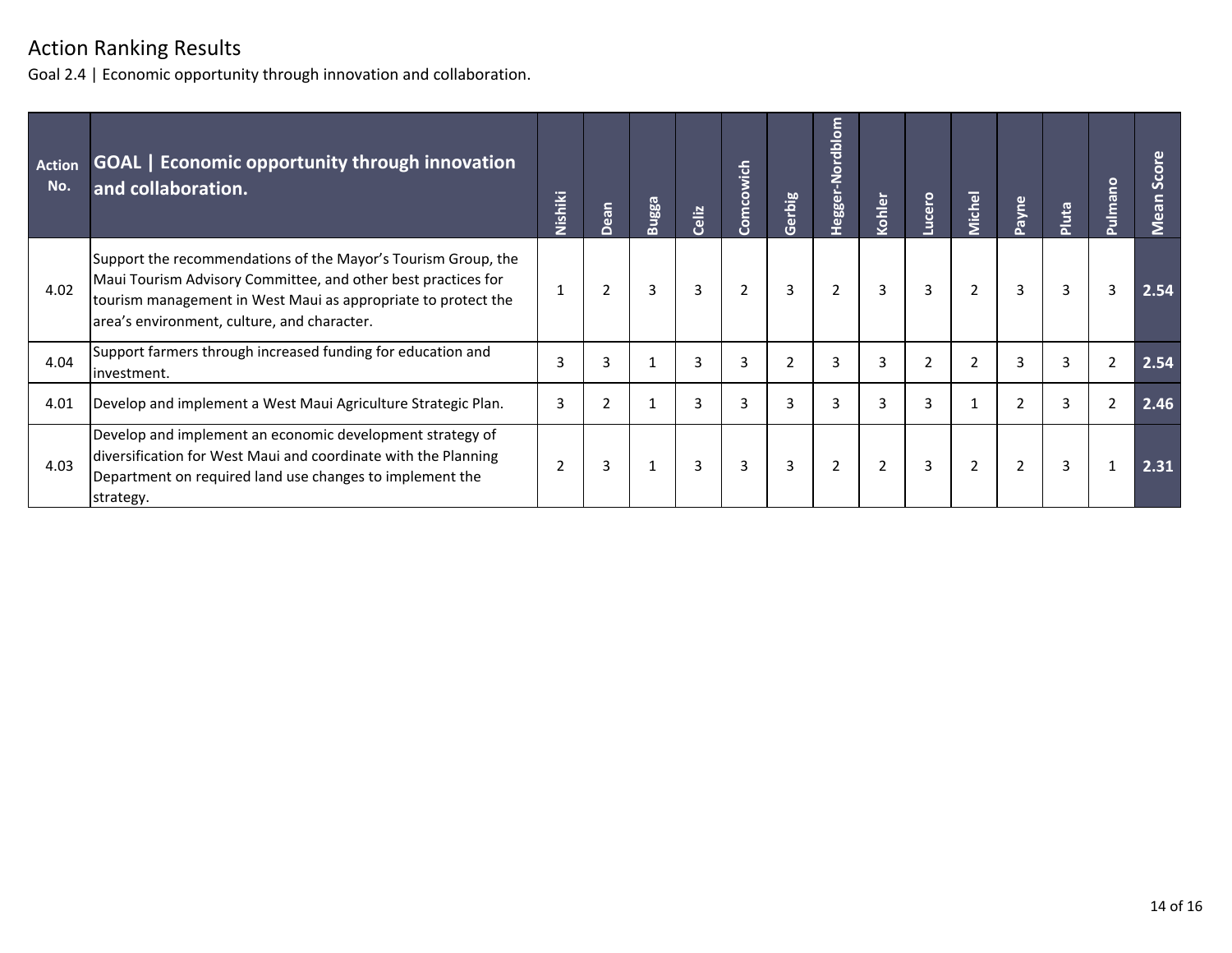Goal 2.5 | Safe, healthy, livable communities for all.

| <b>Action</b><br>No. | GOAL   Safe, healthy, livable communities for all.                                                                                                                                                                                              | Nishiki        | Dean           | Bugga          | Celiz          | Comcowich      | Gerbig         | Hegger-Nordblom | Kohler         | Lucero         | <b>Michel</b>  | Payne          | Pluta          | Pulmano        | Mean Score |
|----------------------|-------------------------------------------------------------------------------------------------------------------------------------------------------------------------------------------------------------------------------------------------|----------------|----------------|----------------|----------------|----------------|----------------|-----------------|----------------|----------------|----------------|----------------|----------------|----------------|------------|
| 5.09                 | Propose revisions to the real property tax structure to<br>incentivize long-term rental and owner-occupancy, and to<br>discourage short-term rental.                                                                                            | 3              | 3              | 3              | 3              | $\overline{3}$ | 3              | $\overline{3}$  | $\overline{3}$ | $\overline{3}$ | $\overline{2}$ | $\overline{2}$ | 3              | $\mathbf{0}$   | 2.62       |
| 5.08                 | Propose legislation to amortize the short-term occupancy list<br>and phase-out short-term rental use to make more housing<br>units available for long-term occupancy.                                                                           | 3              | 3              | 3              | 3              | 3              | 3              | 3               | 3              | 3              | $\overline{2}$ | 0              | 2              | $\overline{2}$ | 2.54       |
| 5.10                 | Amend the administrative rules of all applicable County<br>boards and commissions to require that they hold meetings in<br>West Maui throughout the entire decision-making process for<br>issues or development in West Maui.                   | $\overline{3}$ | 3              | $\overline{2}$ | 3              | $\overline{3}$ | 3              | 3               | $\overline{2}$ | $\overline{2}$ | $\overline{2}$ | 3              | 3              | $\mathbf{1}$   | 2.54       |
| 5.11                 | Develop a homelessness strategic plan.                                                                                                                                                                                                          | $\overline{2}$ | $\overline{2}$ | 3              | $\overline{2}$ | 3              | 3              | 3               | 3              | 3              | $\Omega$       | 3              | 3              | 3              | 2.54       |
| 5.03                 | Work with other public agencies and the community to<br>implement the Pali to Puamana Master Plan.                                                                                                                                              | 3              | 2              | $\mathbf{1}$   | 2              | $\overline{2}$ | 3              | 3               | 3              | $\overline{2}$ | 3              | 3              | 3              | $\overline{2}$ | 2.46       |
| 5.07                 | Implement zoning based on Community Plan Designations for<br>growth areas identified as high priority for 100 percent<br>affordable housing by the Community Plan. (New, approved<br><b>CPAC</b> language)                                      | 3              | 3              | $\mathbf{1}$   | $\overline{3}$ | $\overline{2}$ | $\mathbf 0$    | $\overline{3}$  | $\overline{3}$ | $\overline{3}$ | 3              | $\overline{3}$ | 3              | $\overline{2}$ | 2.46       |
| 5.06                 | Work with DLNR to document and map existing government<br>trails and identify missing links to improve connectivity and<br>function with the ultimate goal of developing an active and<br>usable network of public trails throughout West Maui. | $\overline{2}$ | 3              | $\overline{2}$ | $\overline{2}$ | $\overline{3}$ | $\mathbf{1}$   | $\overline{2}$  | $\overline{2}$ | 3              | $\overline{2}$ | $\overline{3}$ | $\overline{2}$ | $\overline{3}$ | 2.31       |
| 5.04                 | Provide funds for planning, development and maintenance of<br>the 50 acres of land identified as Park/Open Space on the<br>Community Plan Map north of Pulelehua.                                                                               | 3              | $\overline{2}$ | $\overline{2}$ | $\overline{2}$ | 3              | $\overline{2}$ | 3               | $\overline{2}$ | 3              | $\overline{2}$ | $\overline{2}$ | 2              | $\mathbf{1}$   | 2.23       |